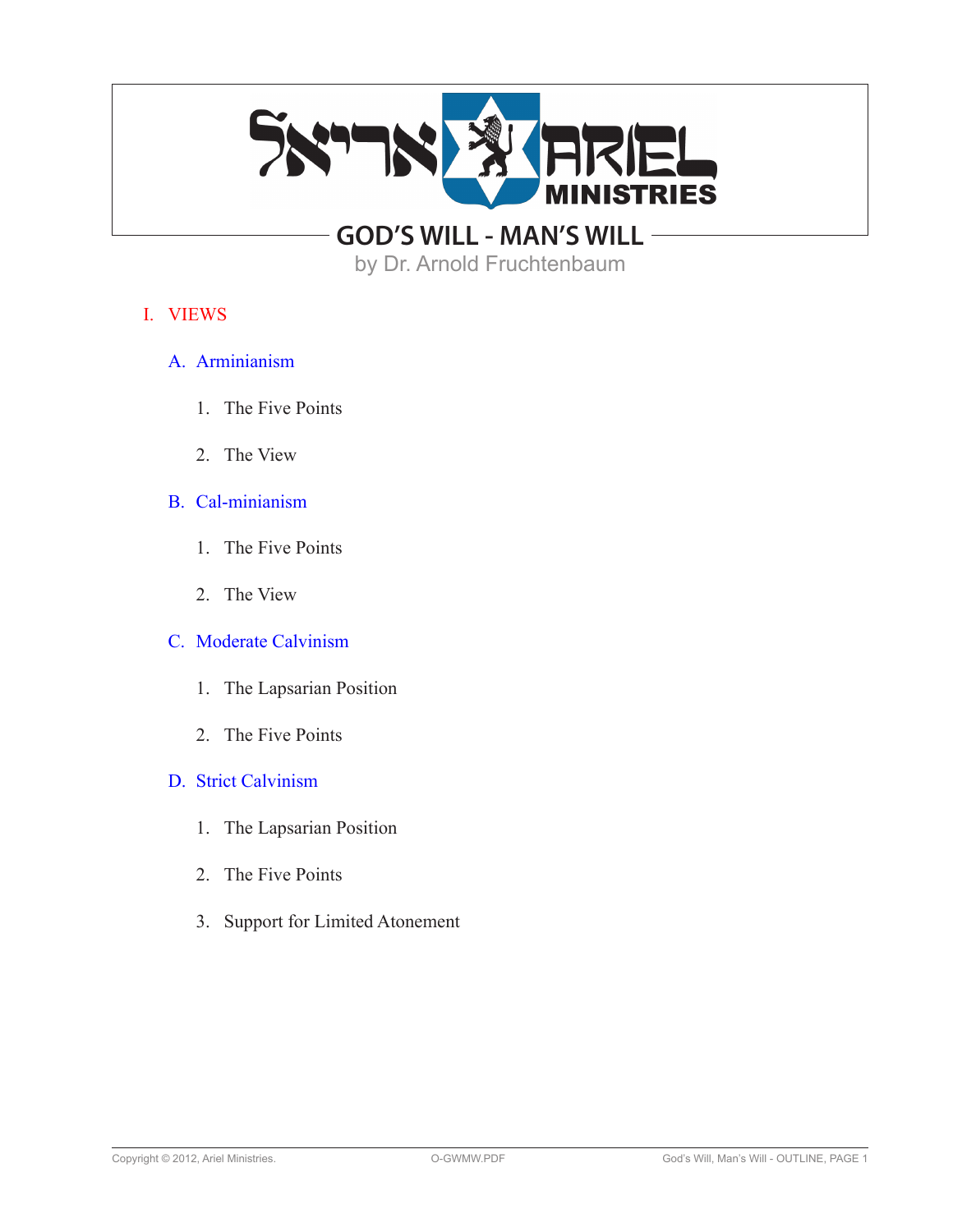## E. Hyper-Calvinism

- 1. The Lapsarian Position
- 2. The Five Points

# II. KEY WORDS IN PREDESTINATION

- A. Foreordination
- B. Decree
- C. Foreknowledge
- D. Election
- E. Calling
- F. Will
- G. Purpose
- H. Good Pleasure
- I. Adoption
- III. KEY PASSAGES

# IV. THE FIVE POINTS

- A. Total Depravity
	- 1. Meaning
	- 2. Scripture
	- 3. Ramifications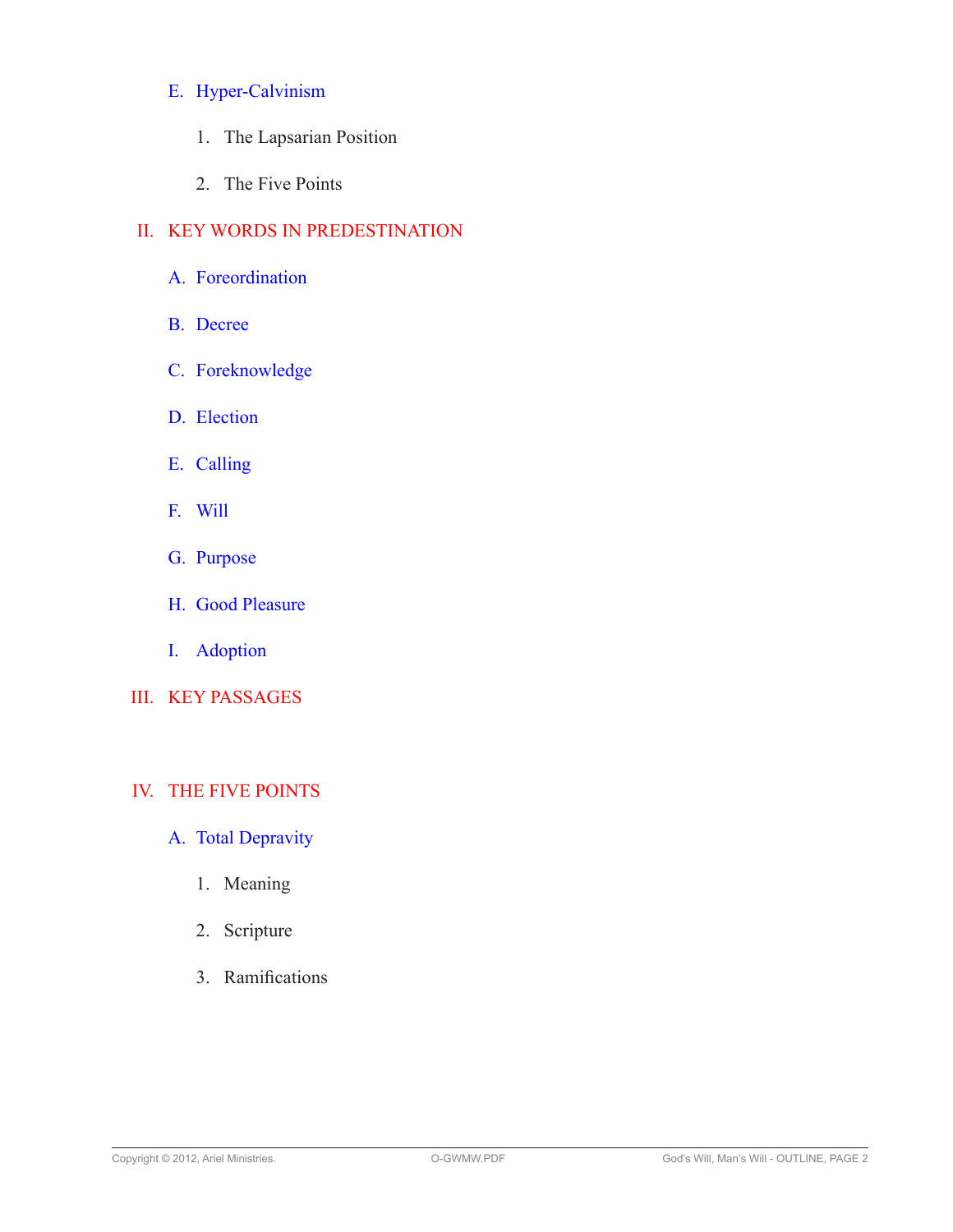### B. Unconditional Election

- 1. Meaning
- 2. Scripture
- 3. Ramifications

### C. Unlimited Atonement

- 1. Meaning
- 2. The Issue
	- a. Arminianism
	- b. Strict Calvinism
	- c. Moderate Calvinism
- 3. Differentiation
- 4. Evidence for Unlimited Atonement
	- a. Passages Which May Show a Limited Atonement
	- b. Answer
	- c. Passages Which Show an Unlimited Atonement
		- (1) Passages Which Speak of the Whole World
		- (2) Passages Which are All Inclusive
		- (3) Universal Offer of the Gospel
		- (4) Other Passages
	- d. The Threee Doctrinal Words Applied to the Non-Elect
		- (1) Redemption
		- (2) Propitiation
		- (3) Reconciliation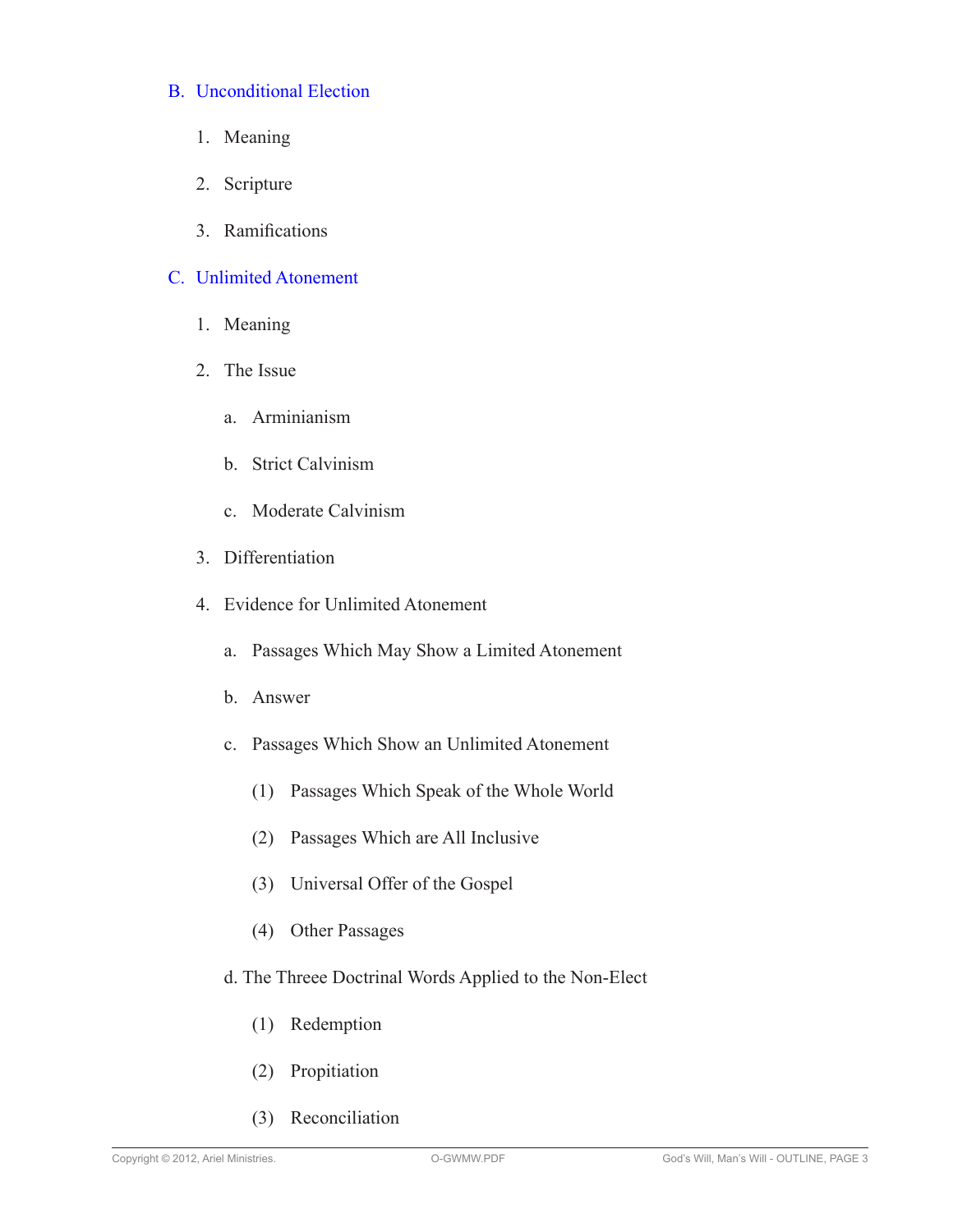- 5. Ramifications
	- a. The Issue
	- b. Guidelines
	- c. Meaning of Limited Passages
	- d. The Cross is Not the Only Saving Instrumentality
	- e. The Necessity of Faith
	- f. Faith and Works
	- g. Messiah Died for Fallen Man
	- h. The Universal Gospel
	- i. Messiah Died for Our Sins
	- j. Conclusion
- 6. Objections to Unlimited Atonement
	- a. The Death of Messiah and the Non-Elect
	- b. The Sin of Unbelief
	- c. The Work of Messiah is Efficacious
	- d. John 8:24
	- e. Ephesians 5:6
	- f. Romans 8:32
	- g. Universalism
	- h. The Completed Work of Messiah
	- i. Unlimited Atonement and Unconditional Election
	- j. Messiah's Intercession
	- k. Conclusion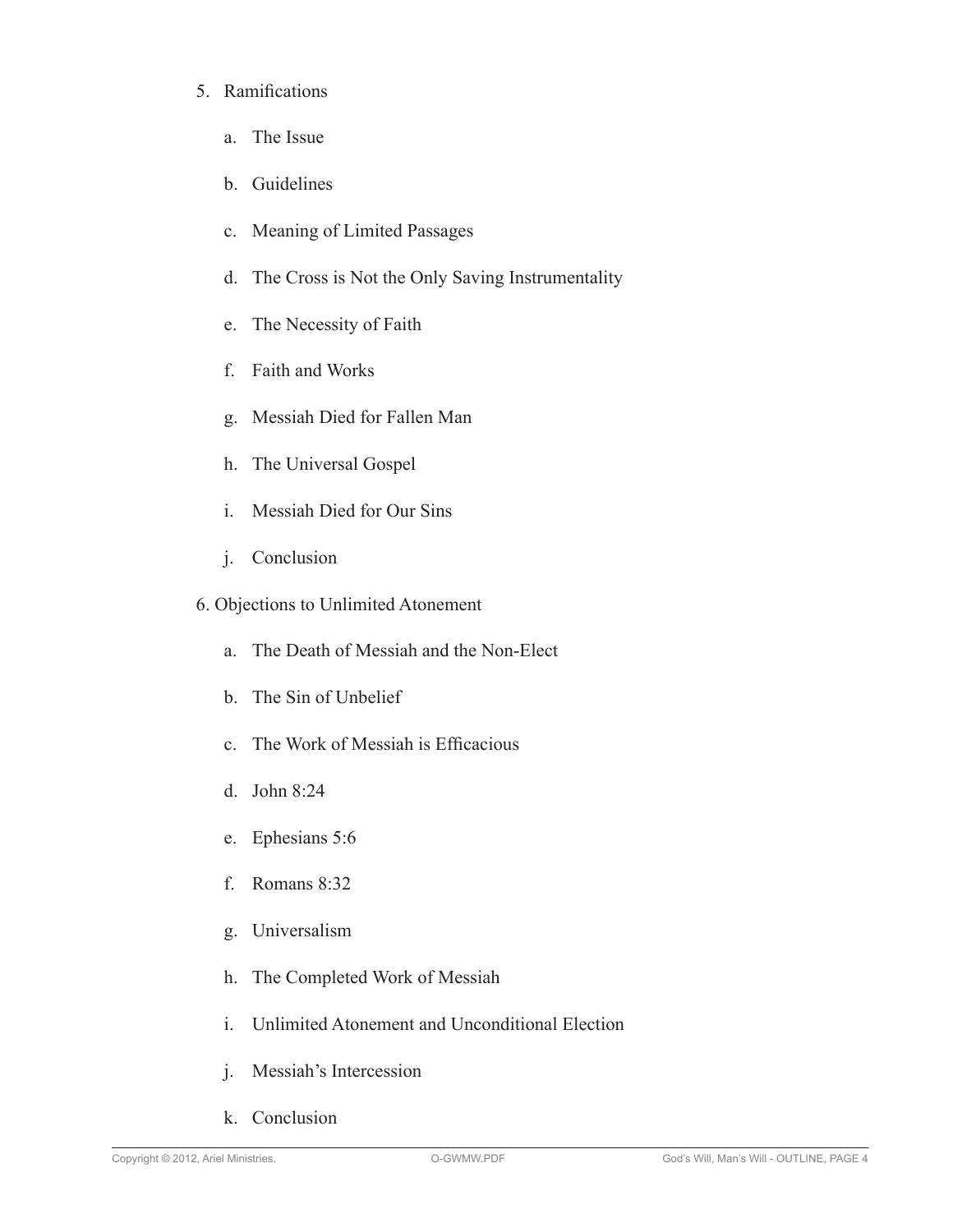## 7. Objections to Limited Atonement

- a. Universal Passages
- b. Universal Benefits from the Cross
- c. The Love of God
- d. The Universal Offer of the Gospel
- e. The Covenant of Grace
- f. Messiah's Active and Passive Obedience
- g. The Necessity of Faith
- h. The Convicting Work of the Holy Spirit
- i. Adam and Messiah Romans 5:12-21
- j. The Resurrection of the Wicked Dead
- k. The Basis for the Great White Throne Judgment
- l. The Desire of God
- m. The Bare Sufficiency of No Comfort
- n. Fallen Angels
- o. The Necessity of the Will
- p. Romans 8:32
- q. Romans 14:9
- r. I Timothy 1:15

# D. Irresistible Grace

- 1. Meaning
- 2. Scripture
- 3. Arguments Against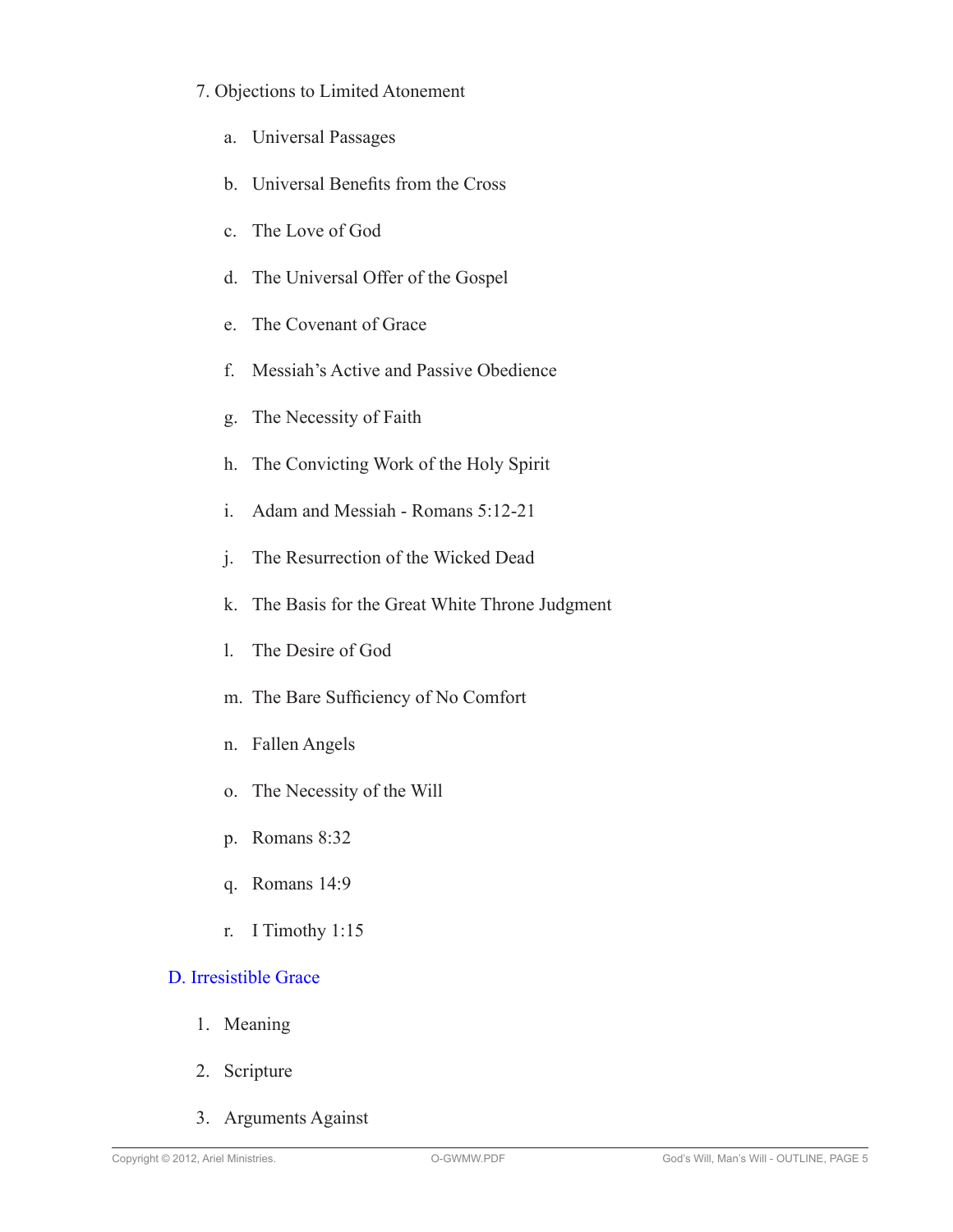## E. Perseverance of the Saints - Eternal Security

- 1. Meaning
- 2. Principles
- 3. Evidence for Eternal Security
	- a. Reasons Dependent on God the Father
	- b. Reasons Dependent on God the Son
	- c. Reasons Dependent on the Holy Spirit
	- d. Romans 8:1-39
	- e. The Meaning of Eternal
	- f. The Finished Work of Messiah
	- g. I Peter 1:4-5
	- h. New Creation
	- i. Grace Guarantees
	- j. Obedience of Messiah to the Work of God
	- k. The Seed Abides
	- l. Salvation is a Gift
	- m. Salvation is a Birth
	- n. The Believer's Ability
	- o. God's Payment
	- p. The Punishment of Sins
	- q. The Purpose of Warnings and Exhortations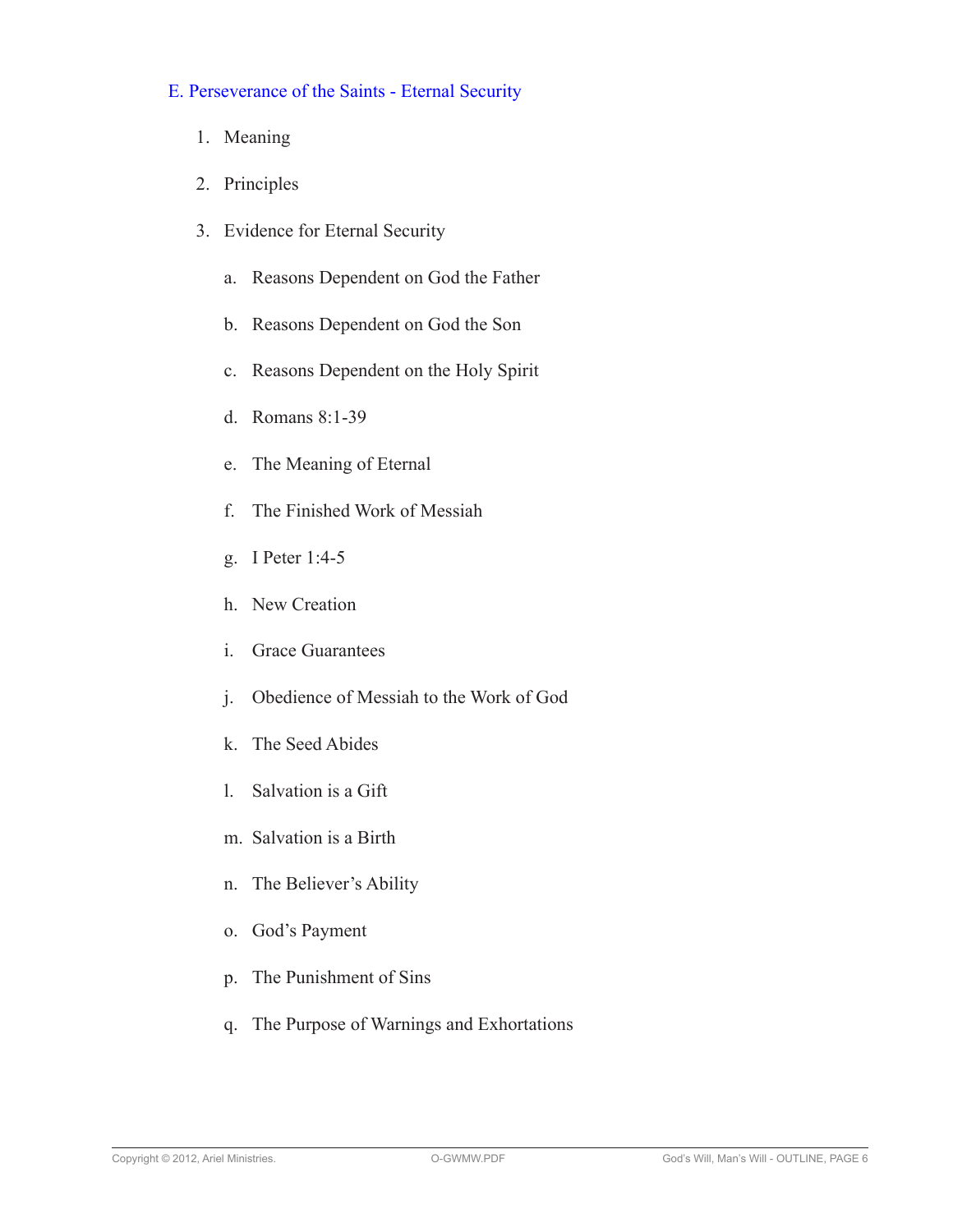- 7. Arminian Problem Passages
	- a. Scriptures Dispensationally Misapplied
	- b. Passages Which Speak of False Teachers
	- c. Mere Reformation or Outward Profession
	- d. Passages on Fruit
	- e. The "Ifs" of Hebrews
	- f. Warnings to All Men
	- g. Gentiles and the Olive Tree
	- h. Passages on Loss of Rewards
	- i. Passages on Loss of Fellowship
	- j. To Fall from Grace
	- k. Passages on Spiritual Weakness
	- l. Confusion Between Salvation Confession and Daily Confession
	- m. The Blasphemy of the Holy Spirit
	- n. Parables
	- o. Blotted Out of the Book of Life
	- p. Lives of Biblical Characters

# V. OBJECTIONS TO PREDESTINATION